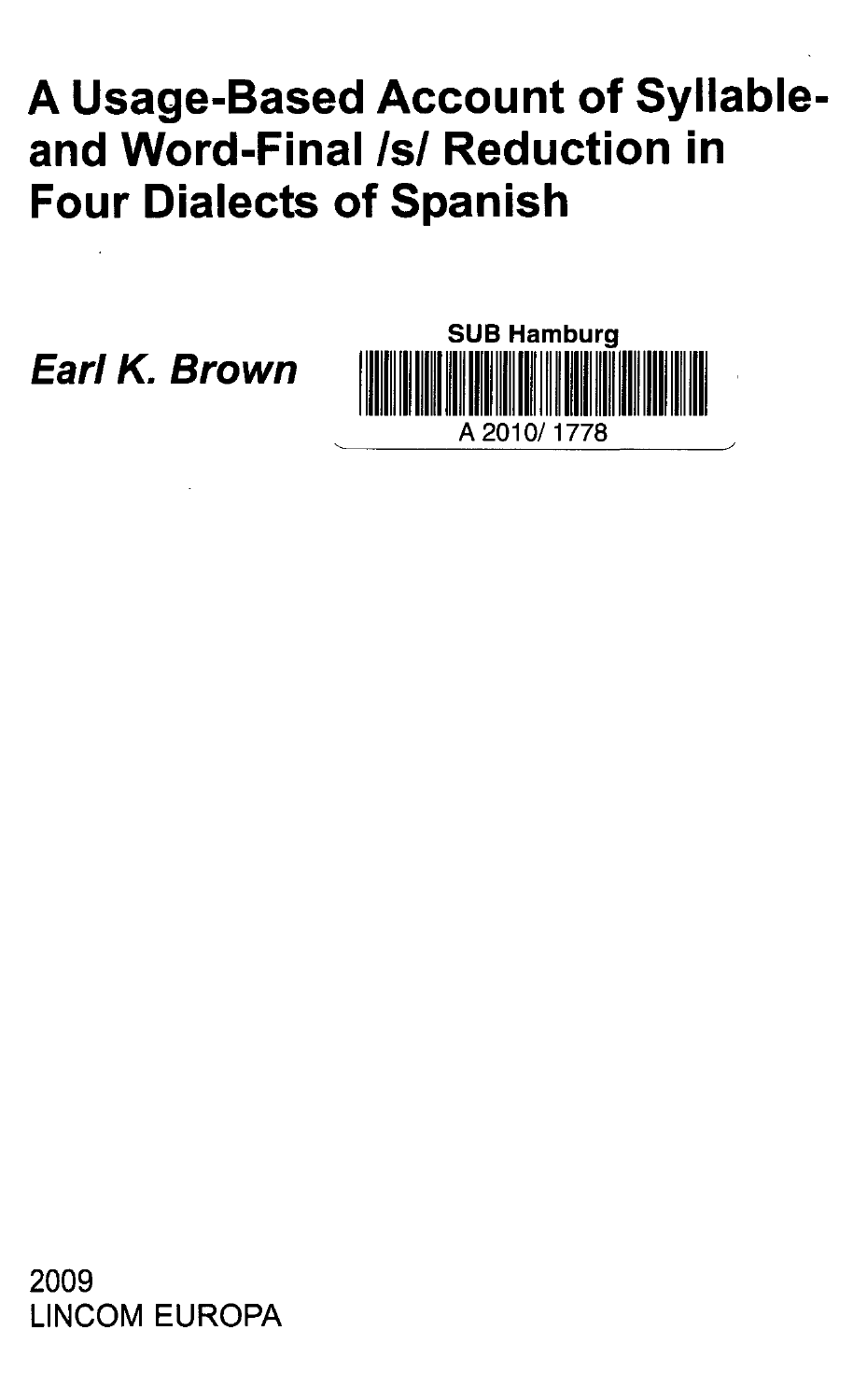## **Table of Contents**

List of Figures

List of Tables

Chapter 1 : Introduction

1.1 Final /s/ Reduction in Spanish

1.2 Conditioning Factors

1.3 Sound Changes

1.4 Lexical Diffusion

1.5 Rule-Based Models of Phonology

1.6 Usage-Based Model and Exemplar Theory

1.7 Change in Progress versus Stable Variation

1.8 Overview of Study

Chapter 2 : Data and Methodology

2.1 Data

2.1.1 Colombian Data

2.1.2 New Mexican Data

2.1.3 Venezuelan Data

2.1.4 Puerto Rican Data

2.2 Variationist Methodology

2.2.1 Research Paradigms

2.2.2 Vernacular

2.2.3 Principle of Accountability

2.2.4 Envelope of Variation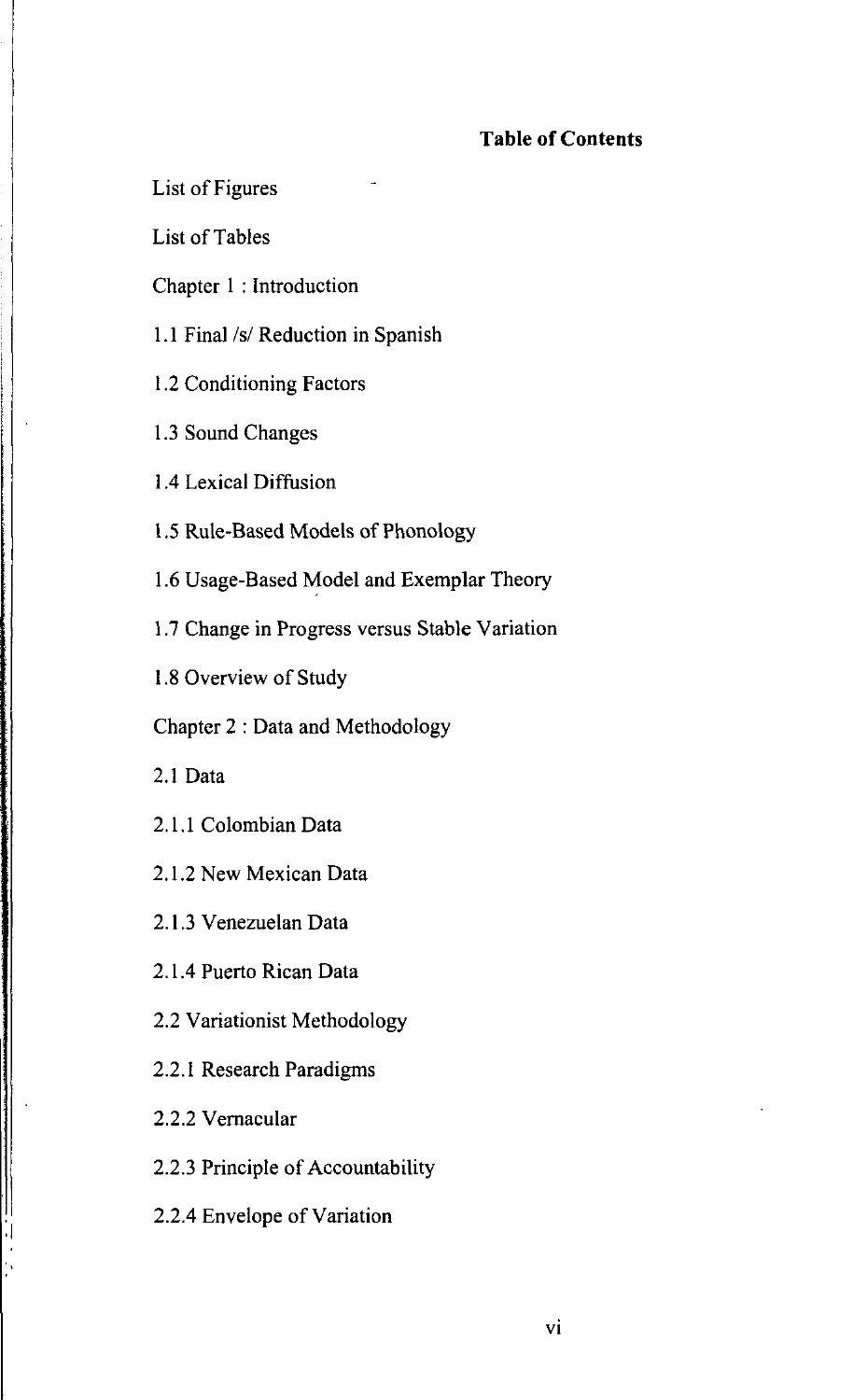| 2.2.5 Constraints                                                    | 38 |
|----------------------------------------------------------------------|----|
|                                                                      |    |
| 2.3 Procedures                                                       | 41 |
| 2.3.1 Coding the Dependent Variable                                  | 41 |
| 2.3.1.1 Inter-Rater Reliability Checks                               | 44 |
| 2.3.1.2 Intra-Rater Reliability Checks                               | 45 |
| 2.3.2 Coding the Phonetic Factors                                    | 46 |
| 2.3.2.1 Following Segment                                            | 46 |
| 2.3.2.2 Previous Segment                                             | 48 |
| 2.3.2.3 Position of Stress                                           | 49 |
| 2.3.2.4 Realization of Previous Final /s/                            | 50 |
| 2.3.3 Coding the Usage-Based Factors                                 | 52 |
| 2.3.3.1 Token frequency                                              | 52 |
| 2.3.3.2 String Frequency of Two-Word Combinations                    | 54 |
| 2.3.3.3 Frequency in a Favorable Context (FFC)                       | 55 |
| 2.3.4 Factors not Included in this Study                             | 62 |
| 2.3.4.1 Morphological Function of Word-Final /s/                     | 62 |
| 2.3.4.2 Word length                                                  | 66 |
| 2.4 Hypotheses                                                       | 68 |
| Chapter 3 : Syllable- and Word-Final /s/ Reduction in Cali, Colombia | 70 |
| 3.1 Word-Internal Position                                           | 70 |
| 3.1.1 Following Segment                                              | 71 |
| 3.1.2 Token Frequency                                                | 73 |
| 3.1.3 Realization of Previous Final /s/                              | 79 |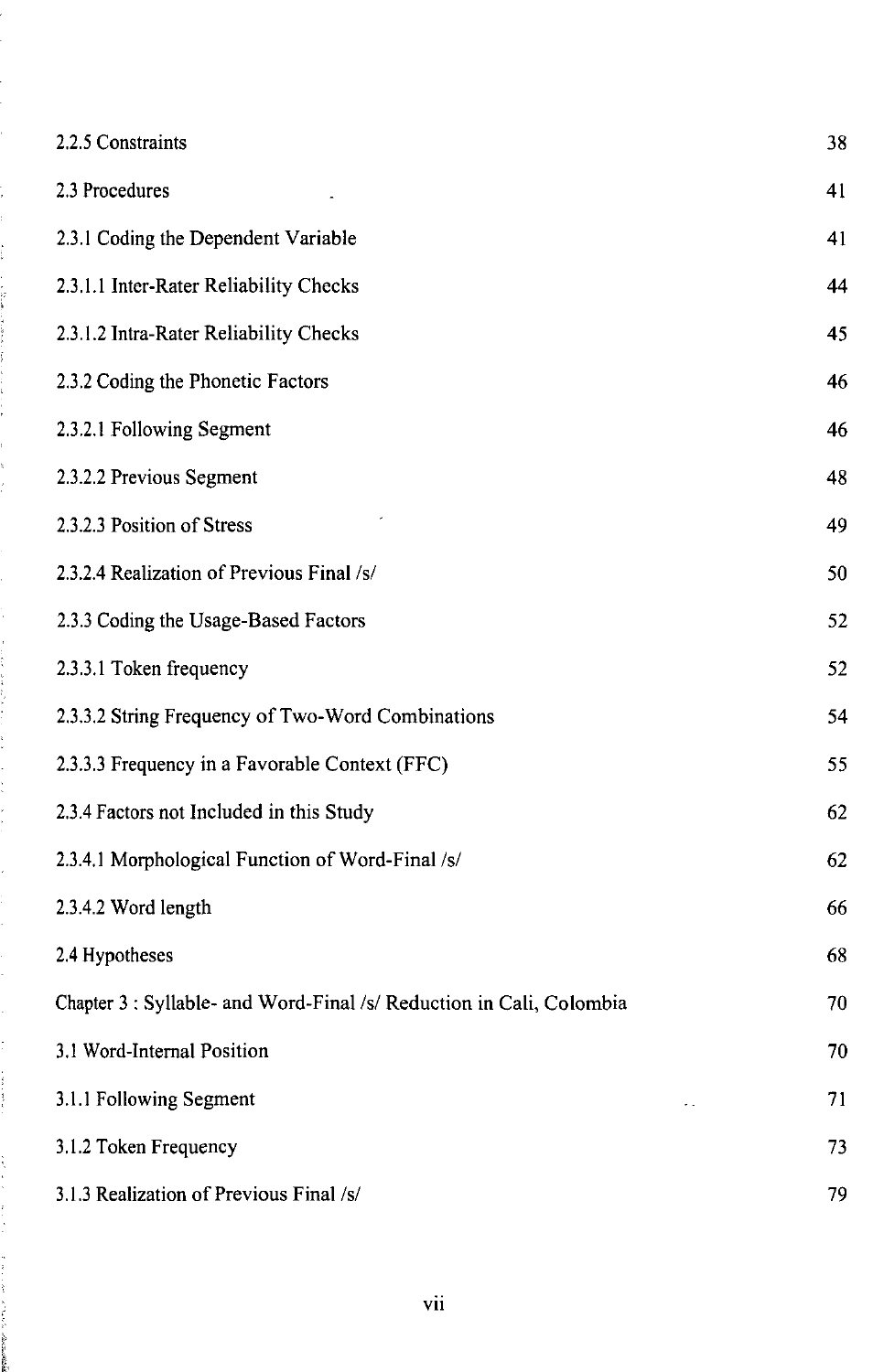| 3.1.4 Summary                                                                          | 79  |
|----------------------------------------------------------------------------------------|-----|
| 3.2 Word-Final Position -                                                              | 80  |
| 3.2.1 Following Segment                                                                | 81  |
| 3.2.2 Realization of Previous Final /s/                                                | 84  |
| 3.2.3 Word-Final Plural /s/ Within the Same NP                                         | 84  |
| 3.2.4 Previous Segment                                                                 | 85  |
| 3.2.5 Position of Stress                                                               | 85  |
| 3.2.6 Token Frequency                                                                  | 86  |
| 3.2.7 String Frequency of Two-Word Strings                                             | 90  |
| 3.2.7.1 Word-Final /s/ before Voiced Consonants                                        | 90  |
| 3.2.7.2 Word-Final /s/ before Stressed Vowels                                          | 92  |
| 3.2.8 Frequency in a Favorable Context (FFC) for Reduction                             | 93  |
| 3.2.9 FFC of Plural /s/ and First Person Plural Verbal /s/ Morphemes                   | 96  |
| 3.2.10 FFC versus Token frequency                                                      | 99  |
| 3.3 Summary                                                                            | 101 |
| Chapter 4 : Syllable- and Word-Final /s/ Reduction in Northern New Mexico and Southern |     |
| Colorado                                                                               | 103 |
| 4.1 Word-Internal Position                                                             | 103 |
| 4.1.1 Following Segment                                                                | 104 |
| 4.1.2 Realization of Previous Final /s/                                                | 106 |
| 4.1.3 Token Frequency                                                                  | 107 |
| 4.1.4 Previous Segment                                                                 | 109 |
| 4.1.5 Summary                                                                          | 110 |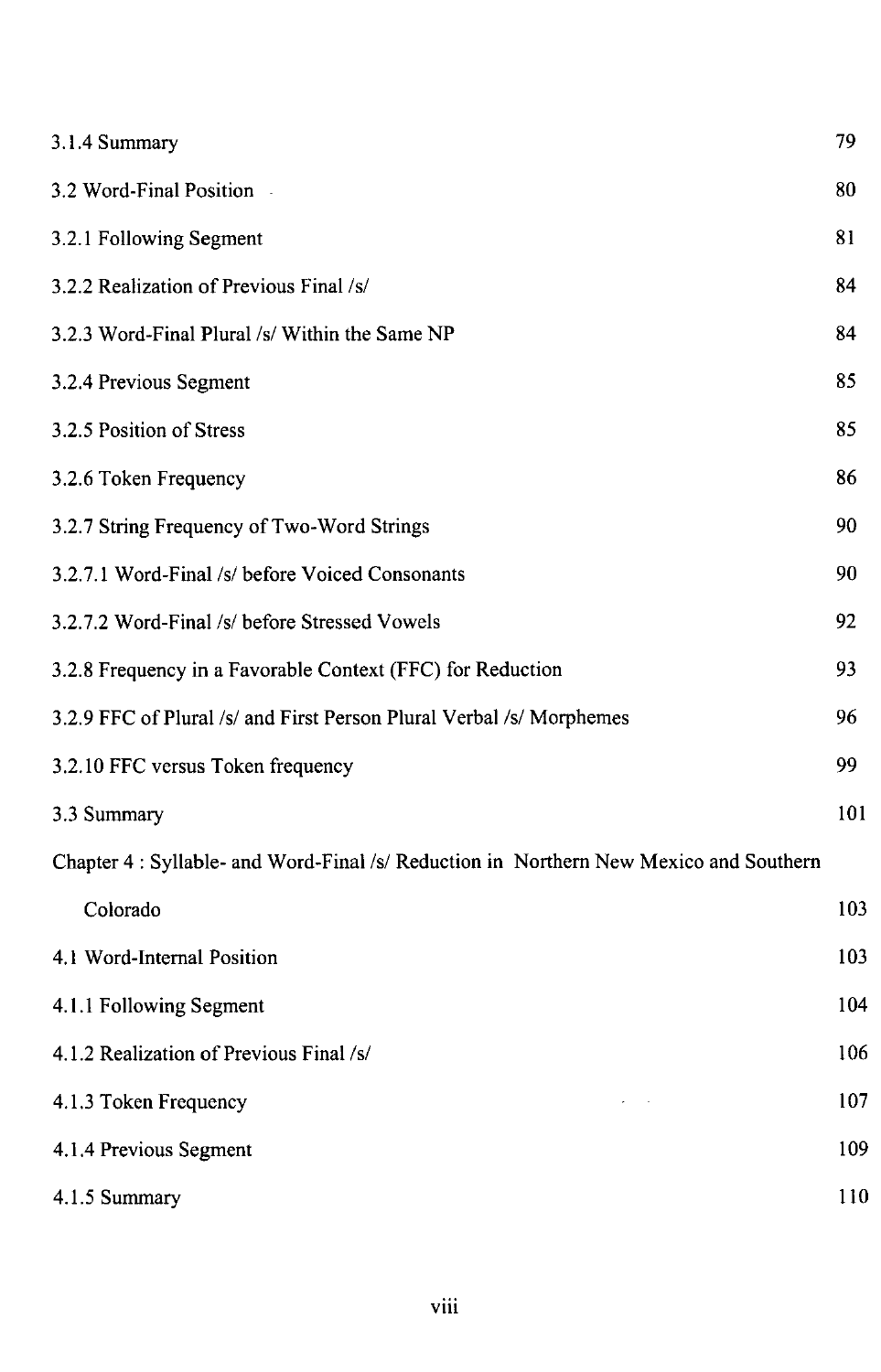| 4.2 Word-Final Position                                                 | 110 |
|-------------------------------------------------------------------------|-----|
| 4.2.1 Following Segment                                                 | 111 |
| 4.2.2 Previous Segment                                                  | 112 |
| 4.2.3 Realization of Previous Final /s/                                 | 112 |
| 4.2.4 Position of Stress                                                | 112 |
| 4.2.5 Hierarchy of Significant Factor Groups                            | 113 |
| 4.2.6 Token Frequency                                                   | 113 |
| 4.2.7 String Frequency of Two-Word Strings                              | 116 |
| 4.2.7.1 Word-Final /s/ before Voiced Consonants                         | 116 |
| 4.2.7.2 Word-Final /s/ before Stressed Vowels                           | 116 |
| 4.2.8 Frequency in a Favorable Context (FFC) for Reduction              | 118 |
| 4.2.9 FFC of Plural /s/ and First Person Plural Verbal /s/ Morphemes    | 120 |
| 4.2.10 FFC versus Token Frequency                                       | 122 |
| 4.3 Summary                                                             | 123 |
| Chapter 5 : Syllable- and Word-Final /s/ Reduction in Mérida, Venezuela | 125 |
| 5.1 Word-Internal Position                                              | 125 |
| 5.1.1 Following Segment                                                 | 126 |
| 5.1.2 Previous Segment                                                  | 127 |
| 5.1.3 Token Frequency                                                   | 127 |
| 5.1.4 Realization of Previous Final /s/                                 | 130 |
| 5.1.5 Summary                                                           | 131 |
| 5.2 Word-Final Position                                                 | 131 |
| 5.2.1 Following Segment                                                 | 132 |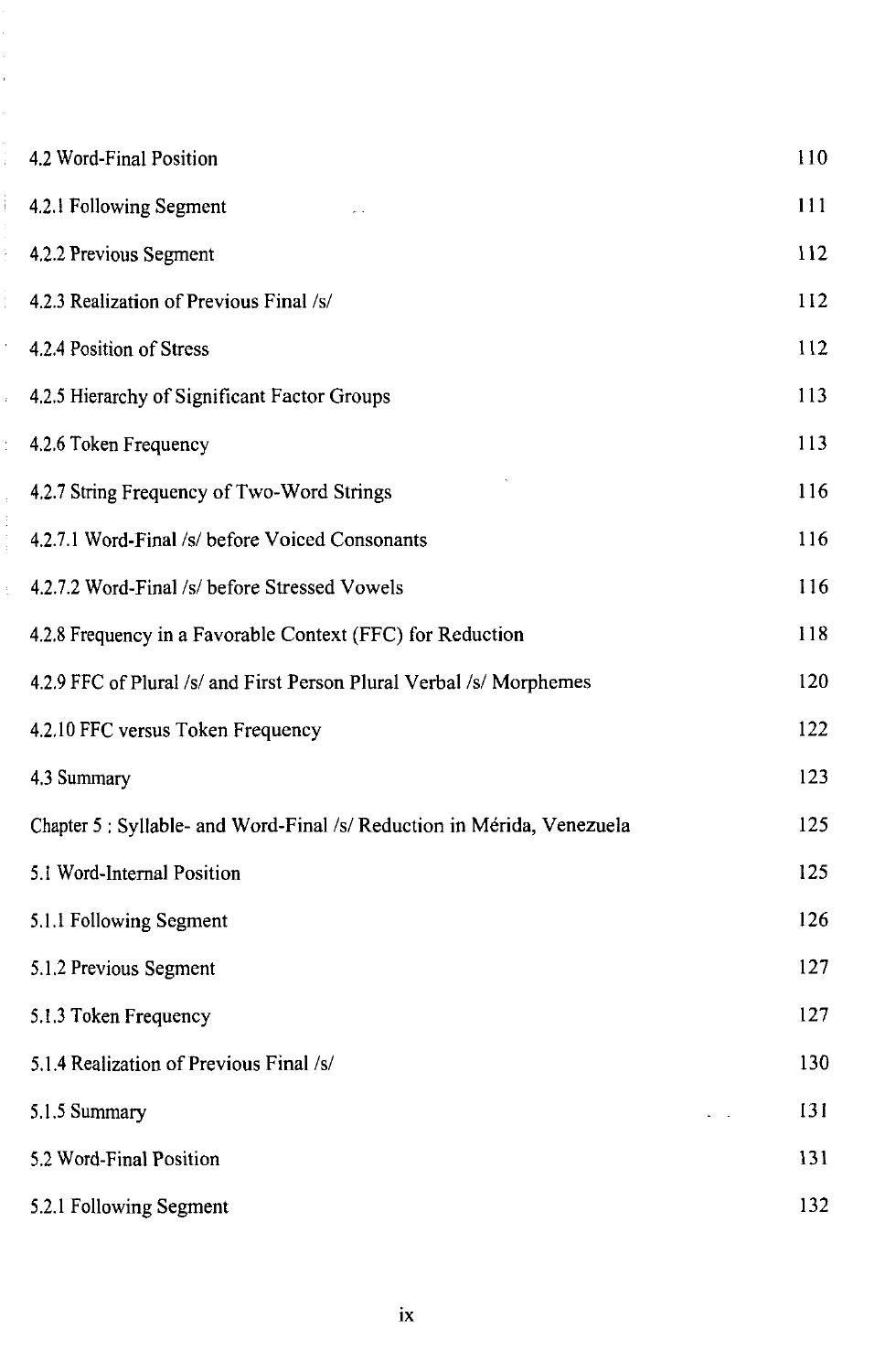| 5.2.2 Previous Segment                                                      | 134 |
|-----------------------------------------------------------------------------|-----|
| 5.2.3 Position of Stress                                                    | 134 |
| 5.2.4 Realization of Previous Final /s/                                     | 135 |
| 5.2.5 Token Frequency                                                       | 135 |
| 5.2.6 String Frequency of Two-Word Strings                                  | 138 |
| 5.2.6.1 Word-Final /s/ before Voiced Consonants                             | 138 |
| 5.2.6.2 Word-Final /s/ before Stressed Vowels                               | 138 |
| 5.2.7 Frequency in a Favorable Context (FFC) for Maintenance                | 139 |
| 5.2.8 FFC of Plural /s/ and First Person Plural Verbal /s/ Morphemes        | 141 |
| 5.2.9 FFC versus Token Frequency                                            | 142 |
| 5.3 Summary                                                                 | 144 |
| Chapter 6 : Syllable- and Word-Final /s/ Reduction in San Juan, Puerto Rico | 146 |
| 6.1 Word-Internal Position                                                  | 146 |
| 6.1.1 Realization of Previous Final /s/                                     | 147 |
| 6.1.2 Following Segment                                                     | 148 |
| 6.1.3 Previous Segment                                                      | 148 |
| 6.1.4 Token Frequency                                                       | 149 |
| 6.2 Word-Final Position                                                     | 151 |
| 6.2.1 Following Segment                                                     | 151 |
| 6.2.2 Realization of Previous Final /s/                                     | 153 |
| 6.2.3 Position of Stress                                                    | 153 |
| 6.2.4 Token Frequency                                                       | 154 |
| 6.2.5 String Frequency of Two-Word Strings                                  | 157 |

 $\frac{1}{2}$